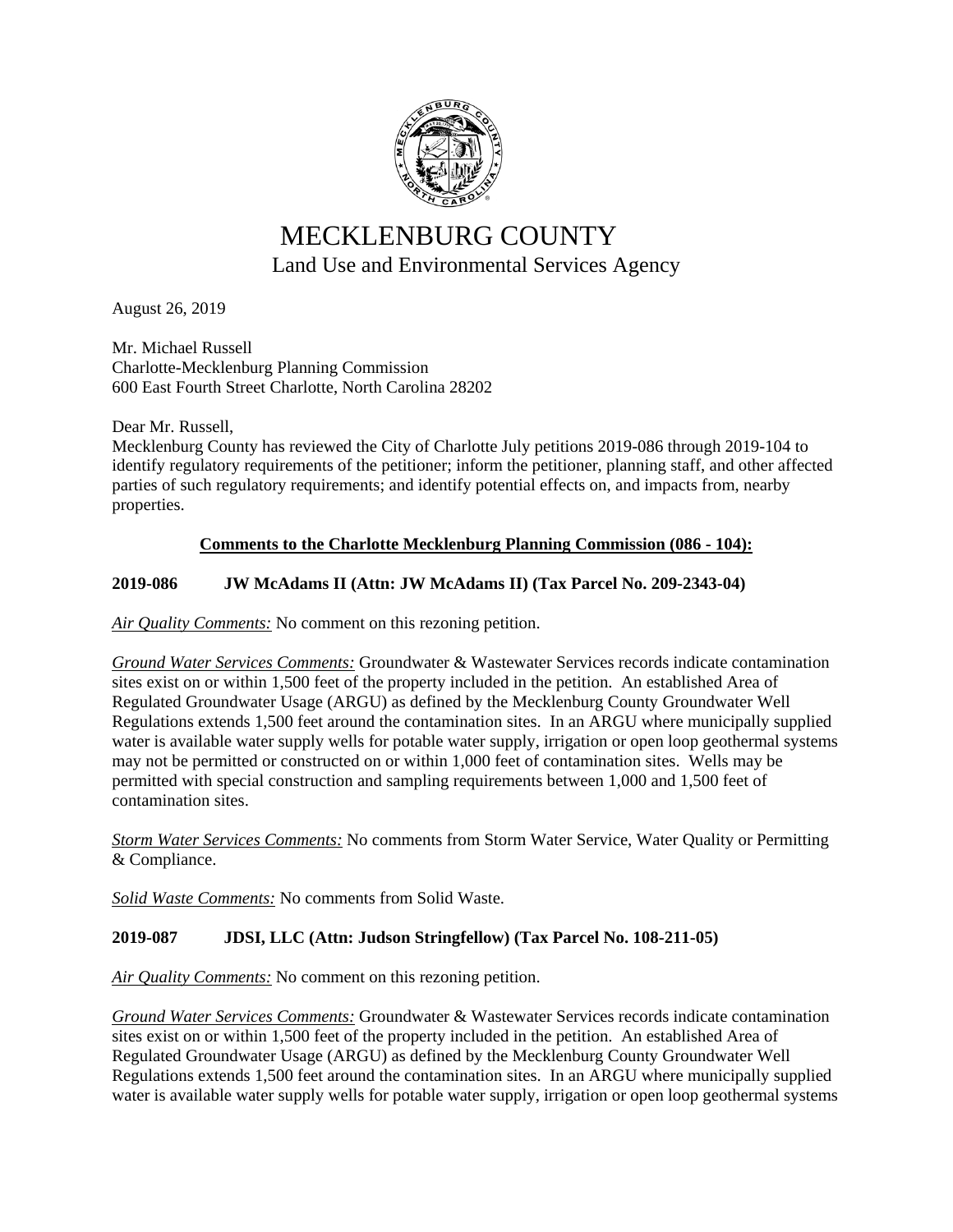may not be permitted or constructed on or within 1,000 feet of contamination sites. Wells may be permitted with special construction and sampling requirements between 1,000 and 1,500 feet of contamination sites.

*Storm Water Services Comments:* No comments from Storm Water Service, Water Quality or Permitting & Compliance.

*Solid Waste Comments:* No comments from Solid Waste

### **2019-088 JDSI, LLC (Attn: Judson Stringfellow) (Tax Parcel No. 108-121-01, 19)**

*Air Quality Comments:* Development of this site may require submission of an asbestos Notification of Demolition and Renovation to MCAQ due to possible demolition or relocation of an existing structure. A letter of notification and the required forms have been mailed directly to the petitioner by MCAQ.

*Ground Water Services Comments:* Groundwater & Wastewater Services records indicate contamination sites exist on or within 1,500 feet of the property included in the petition. An established Area of Regulated Groundwater Usage (ARGU) as defined by the Mecklenburg County Groundwater Well Regulations extends 1,500 feet around the contamination sites. In an ARGU where municipally supplied water is available water supply wells for potable water supply, irrigation or open loop geothermal systems may not be permitted or constructed on or within 1,000 feet of contamination sites. Wells may be permitted with special construction and sampling requirements between 1,000 and 1,500 feet of contamination sites.

GWS records indicate that a water supply well is located within the bounds of parcel 108-121-01. The water supply well should be protected during site development by flagging and fencing or be permanently abandoned in accordance with the Mecklenburg County Groundwater Well Regulations prior to site development commencing.

*Storm Water Services Comments:* A Floodplain Development permit must be obtained documenting compliance with the City of Charlotte Floodplain Regulations for all development occurring in the floodplain. In addition, staff recommend any structures proposed within the Community Special Flood Hazard Area be constructed to a Flood Protection Elevation equal to the Community Base Flood Elevation plus two (2) feet of freeboard based upon recent analyses of the future floodplains supported by the Storm Water Advisory Committee.

*Solid Waste Comments:* No comments from Solid Waste.

## **2019-089 Alpa Parmar (Attn: Alpa Parmar) (Tax Parcel No. 061-251-12)**

*Air Quality Comments:* No comment on this rezoning petition.

*Ground Water Services Comments:* Groundwater & Wastewater Services records indicate contamination sites exist on or within 1,500 feet of the property included in the petition. An established Area of Regulated Groundwater Usage (ARGU) as defined by the Mecklenburg County Groundwater Well Regulations extends 1,500 feet around the contamination sites. In an ARGU where municipally supplied water is available water supply wells for potable water supply, irrigation or open loop geothermal systems may not be permitted or constructed on or within 1,000 feet of contamination sites. Wells may be permitted with special construction and sampling requirements between 1,000 and 1,500 feet of contamination sites.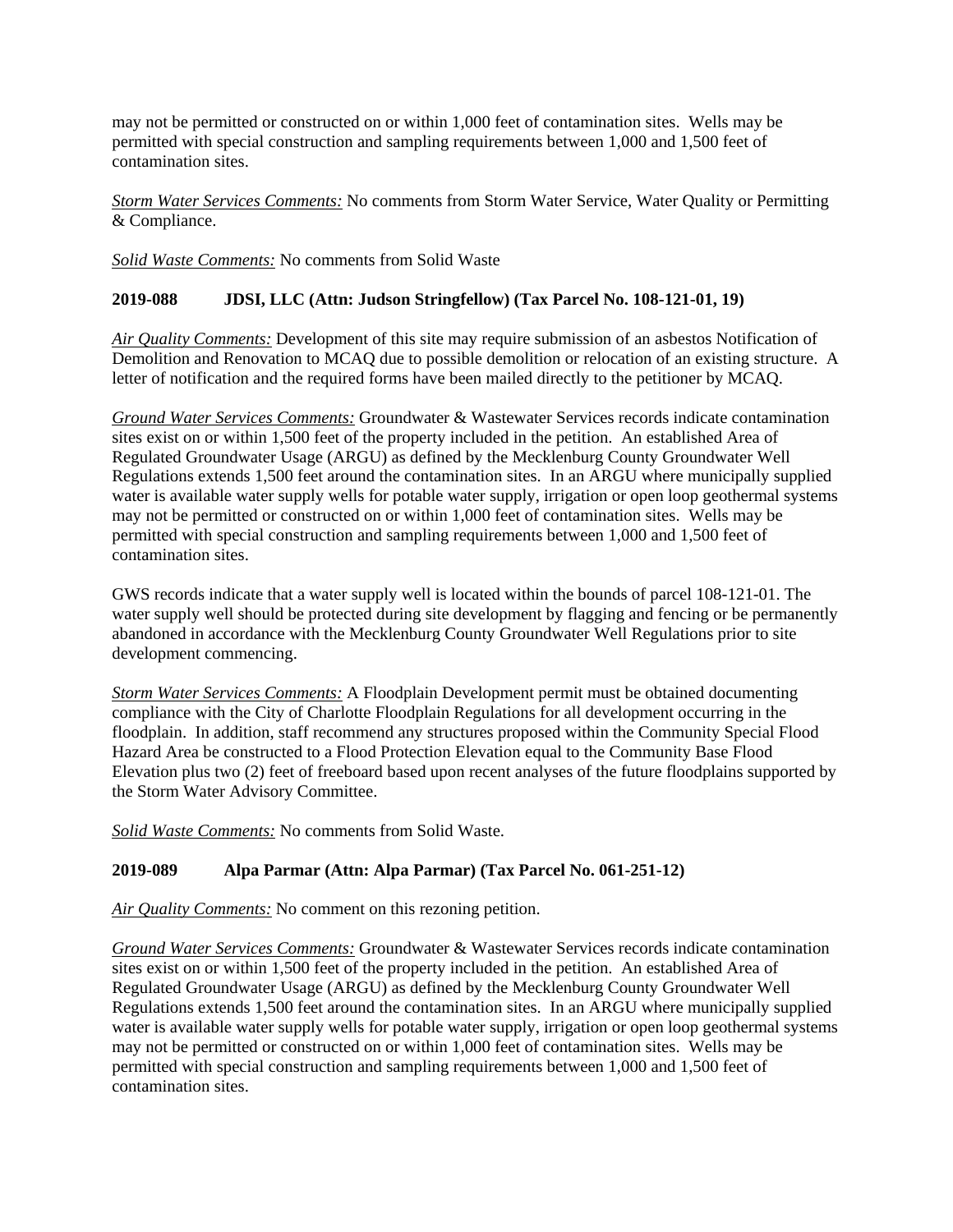Groundwater & Wastewater Services records indicate a registered septic system exists on parcel 061-251- 12. No regulations govern the abandonment of septic systems; however, GWS does recommend that septic tanks be pumped by a NC Licensed Septic Hauler to remove any residual contents and then crushed and backfilled. This recommendation is made because improperly abandoned septic tanks may not be able to support the weight of vehicular traffic, structural foundations or people posing a safety hazard.

*Storm Water Services Comments:* No comments from Storm Water Service, Water Quality or Permitting & Compliance.

*Solid Waste Comments:* No comments from Solid Waste.

## **2019-090 Culp Road Materials, LLC (Attn: Kojo Sapon) (Tax Parcel No. 113-122-55, 56)**

*Air Quality Comments:* Development of this site may require submission of an asbestos Notification of Demolition and Renovation to MCAQ due to possible demolition or relocation of an existing structure. A letter of notification and the required forms have been mailed directly to the petitioner by MCAQ.

*Ground Water Services Comments:* Information from property records indicate that the house on parcel 143-134-03 uses or previously utilized oil, wood or coal heat. Based on this the property may contain an underground or above ground fuel oil storage tank. The tank and its contents should be removed, following applicable NCDEQ guidance, prior to any demolition or grading activity.

The proposed project may be subject to certain air quality permit requirements in accordance with Mecklenburg County Air Pollution Control Ordinance Section 1.5200 - "Air Quality Permits." A letter of notification and copy of the regulations will be mailed directly to the petitioner by MCAQ.

*Storm Water Services Comments:* No comments from Storm Water Service, Water Quality or Permitting & Compliance.

*Solid Waste Comments:* No comments from Solid Waste.

#### **2019-091 Ramon Adams (Attn: Ramon Adams) (Tax Parcel No. 051-292-58, 59)**

*Air Quality Comments:* Development of this site may require submission of an asbestos Notification of Demolition and Renovation to MCAQ due to possible demolition or relocation of an existing structure. A letter of notification and the required forms have been mailed directly to the petitioner by MCAQ.

*Ground Water Services Comments:* GWS records indicate that a water supply well is located within the bounds of parcel 051-292-58 The water supply well should be protected during site development by flagging and fencing or be permanently abandoned in accordance with the Mecklenburg County Groundwater Well Regulations prior to site development commencing.

Information from property records indicate that the houses on parcels 051-292-58 and 051-292-59 uses or previously utilized oil, wood or coal heat. Based on this the property may contain an underground or above ground fuel oil storage tank. The tank and its contents should be removed, following applicable NCDEQ guidance, prior to any demolition or grading activity.

*Storm Water Services Comments:* No comments from Storm Water Service, Water Quality or Permitting & Compliance.

*Solid Waste Comments:* No comments from Solid Waste.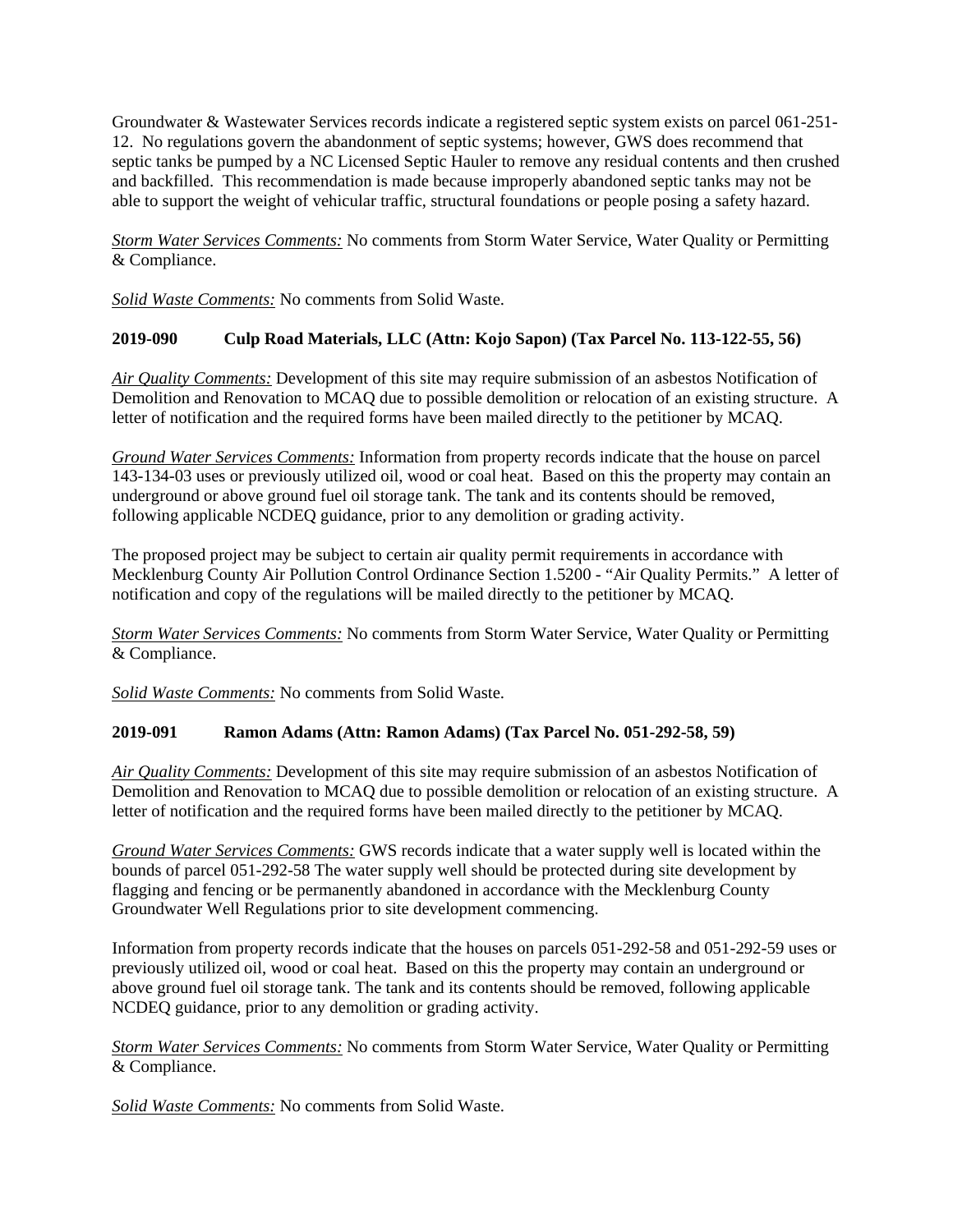#### **2019-092 Carolina Development Group NC, LLC (Attn: Russ Sinacori) (Tax Parcel No.078- 231-01, 02, 03, 12)**

*Air Quality Comments:* Development of this site may require submission of an asbestos Notification of Demolition and Renovation to MCAQ due to possible demolition or relocation of an existing structure. A letter of notification and the required forms have been mailed directly to the petitioner by MCAQ.

*Ground Water Services Comments:* Groundwater & Wastewater Services records indicate contamination sites exist on or within 1,500 feet of the property included in the petition. An established Area of Regulated Groundwater Usage (ARGU) as defined by the Mecklenburg County Groundwater Well Regulations extends 1,500 feet around the contamination sites. In an ARGU where municipally supplied water is available water supply wells for potable water supply, irrigation or open loop geothermal systems may not be permitted or constructed on or within 1,000 feet of contamination sites. Wells may be permitted with special construction and sampling requirements between 1,000 and 1,500 feet of contamination sites.

*Storm Water Services Comments:* No comments from Storm Water Service, Water Quality or Permitting & Compliance.

*Solid Waste Comments:* No comments from Solid Waste.

## **2019-093 406 W 32nd, LLC (Attn: Rich Moyer) (Tax Parcel No. 085-014-17)**

*Air Quality Comments:* Development of this site may require submission of an asbestos Notification of Demolition and Renovation to MCAQ due to possible demolition or relocation of an existing structure. A letter of notification and the required forms have been mailed directly to the petitioner by MCAQ.

*Ground Water Services Comments:* Groundwater & Wastewater Services records indicate contamination sites exist on or within 1,500 feet of the property included in the petition. An established Area of Regulated Groundwater Usage (ARGU) as defined by the Mecklenburg County Groundwater Well Regulations extends 1,500 feet around the contamination sites. In an ARGU where municipally supplied water is available water supply wells for potable water supply, irrigation or open loop geothermal systems may not be permitted or constructed on or within 1,000 feet of contamination sites. Wells may be permitted with special construction and sampling requirements between 1,000 and 1,500 feet of contamination sites.

*Storm Water Services Comments:* No comments from Storm Water Service, Water Quality or Permitting & Compliance.

*Solid Waste Comments:* No comments from Solid Waste.

## **2019-094 Andrew Parker (Attn: Andrew Parker) (Tax Parcel No. 083-073-01)**

*Air Quality Comments:* No comment on this rezoning petition.

*Ground Water Services Comments:* Groundwater & Wastewater Services records indicate contamination sites exist on or within 1,500 feet of the property included in the petition. An established Area of Regulated Groundwater Usage (ARGU) as defined by the Mecklenburg County Groundwater Well Regulations extends 1,500 feet around the contamination sites. In an ARGU where municipally supplied water is available water supply wells for potable water supply, irrigation or open loop geothermal systems may not be permitted or constructed on or within 1,000 feet of contamination sites. Wells may be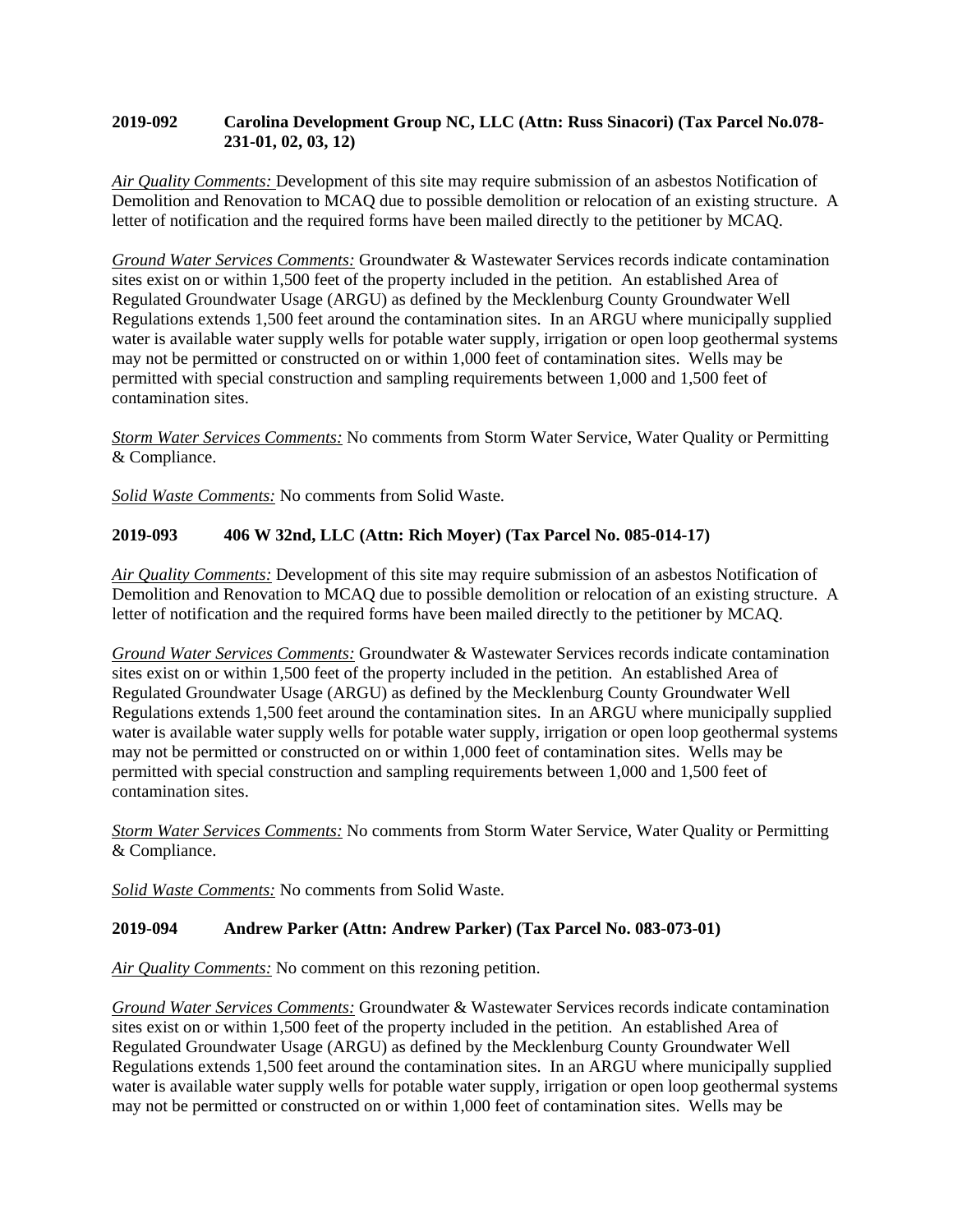permitted with special construction and sampling requirements between 1,000 and 1,500 feet of contamination sites.

*Storm Water Services Comments:* No comments from Storm Water Service, Water Quality or Permitting & Compliance.

*Solid Waste Comments:* No comments from Solid Waste.

#### **2019-095 Shea Homes (Attn:Michael Shea) (Tax Parcel No. 108-121-02)**

*Air Quality Comments:* No comment on this rezoning petition.

*Ground Water Services Comments:* Groundwater & Wastewater Services records indicate contamination sites exist on or within 1,500 feet of the property included in the petition. An established Area of Regulated Groundwater Usage (ARGU) as defined by the Mecklenburg County Groundwater Well Regulations extends 1,500 feet around the contamination sites. In an ARGU where municipally supplied water is available water supply wells for potable water supply, irrigation or open loop geothermal systems may not be permitted or constructed on or within 1,000 feet of contamination sites. Wells may be permitted with special construction and sampling requirements between 1,000 and 1,500 feet of contamination sites.

Groundwater & Wastewater Services records indicate a registered septic system exists on parcel 108-121- 02. No regulations govern the abandonment of septic systems; however, GWS does recommend that septic tanks be pumped by a NC Licensed Septic Hauler to remove any residual contents and then crushed and backfilled. This recommendation is made because improperly abandoned septic tanks may not be able to support the weight of vehicular traffic, structural foundations or people posing a safety hazard.

*Storm Water Services Comments:* A Floodplain Development permit must be obtained documenting compliance with the City of Charlotte Floodplain Regulations for all development occurring in the floodplain. In addition, staff recommend any structures proposed within the Community Special Flood Hazard Area be constructed to a Flood Protection Elevation equal to the Community Base Flood Elevation plus two (2) feet of freeboard based upon recent analyses of the future floodplains supported by the Storm Water Advisory Committee.

*Solid Waste Comments:* No comments from Solid Waste.

## **2019-096 Shea Homes (Attn:Michael Shea) (Tax Parcel No. 163-082-23)**

*Air Quality Comments:* Development of this site may require submission of an asbestos Notification of Demolition and Renovation to MCAQ due to possible demolition or relocation of an existing structure. A letter of notification and the required forms have been mailed directly to the petitioner by MCAQ.

*Ground Water Services Comments:* Groundwater & Wastewater Services records indicate contamination sites exist on or within 1,500 feet of the property included in the petition. An established Area of Regulated Groundwater Usage (ARGU) as defined by the Mecklenburg County Groundwater Well Regulations extends 1,500 feet around the contamination sites. In an ARGU where municipally supplied water is available water supply wells for potable water supply, irrigation or open loop geothermal systems may not be permitted or constructed on or within 1,000 feet of contamination sites. Wells may be permitted with special construction and sampling requirements between 1,000 and 1,500 feet of contamination sites.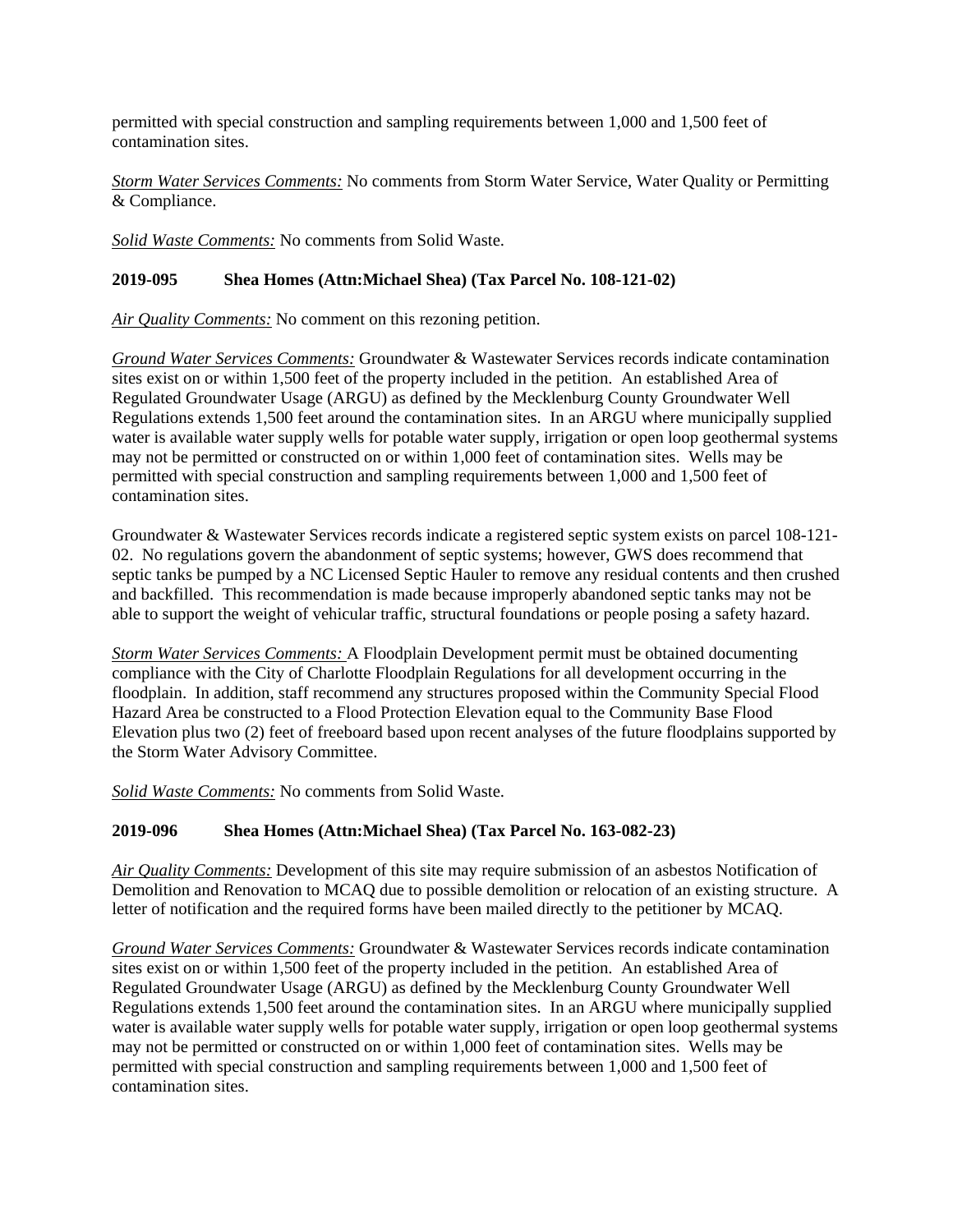*Storm Water Services Comments:* No comments from Storm Water Service, Water Quality or Permitting & Compliance.

*Solid Waste Comments:* No comments from Solid Waste.

#### **2019-097 Ardent Acquisitions, LLC (Attn: Tyson Reilly) (Tax Parcel No. 145-134-01, 03, 22, 27, 28)**

*Air Quality Comments:* Development of this site may require submission of an asbestos Notification of Demolition and Renovation to MCAQ due to possible demolition or relocation of an existing structure. A letter of notification and the required forms have been mailed directly to the petitioner by MCAQ. The proposed development is likely to require the use of heavy-duty diesel equipment ( $\geq 25$  hp) and is located adjacent to a population sensitive to air pollution (e.g. hospital, clinic, retirement facility, school, daycare). Diesel exhaust may pose health risks to these sensitive populations. Therefore, MCAQ recommends that during construction the petitioner use diesel equipment that meets EPA Tier 4 emission standards, the cleanest equipment available. Using the cleanest equipment available will minimize air pollution thereby minimizing health impacts to the surrounding communities. A letter communicating this recommendation has been mailed directly to the petitioner by MCAQ.

*Ground Water Services Comments:* GWS records indicate that parcel 145-134-03 is a Mecklenburg County Priority List (MPL) site because of chlorinated solvents found in the groundwater at the site. Therefore, additional assessment investigation should be considered based on the MPL sites identified above, historic land usage of this area and because more sufficient information will be necessary to determine that the change in use will not pose unacceptable health and safety risks.

Groundwater & Wastewater Services records indicate contamination sites exist on or within 1,500 feet of the property included in the petition. An established Area of Regulated Groundwater Usage (ARGU) as defined by the Mecklenburg County Groundwater Well Regulations extends 1,500 feet around the contamination sites. In an ARGU where municipally supplied water is available water supply wells for potable water supply, irrigation or open loop geothermal systems may not be permitted or constructed on or within 1,000 feet of contamination sites. Wells may be permitted with special construction and sampling requirements between 1,000 and 1,500 feet of contamination sites.

GWS records indicate that a water supply well is located within the bounds of parcel 145-134-22 The water supply well should be protected during site development by flagging and fencing or be permanently abandoned in accordance with the Mecklenburg County Groundwater Well Regulations prior to site development commencing.

Groundwater & Wastewater Services records indicate Subsurface Investigation Permits (SIPs) were issued for parcel 143-134-03. Please note that if monitoring wells exist on this parcel the wells need to be located, flagged and protected prior to development or be permanently abandoned in accordance with the Mecklenburg County Groundwater Well Regulations.

*Storm Water Services Comments:* No comments from Storm Water Service, Water Quality or Permitting & Compliance.

*Solid Waste Comments:* No comments from Solid Waste.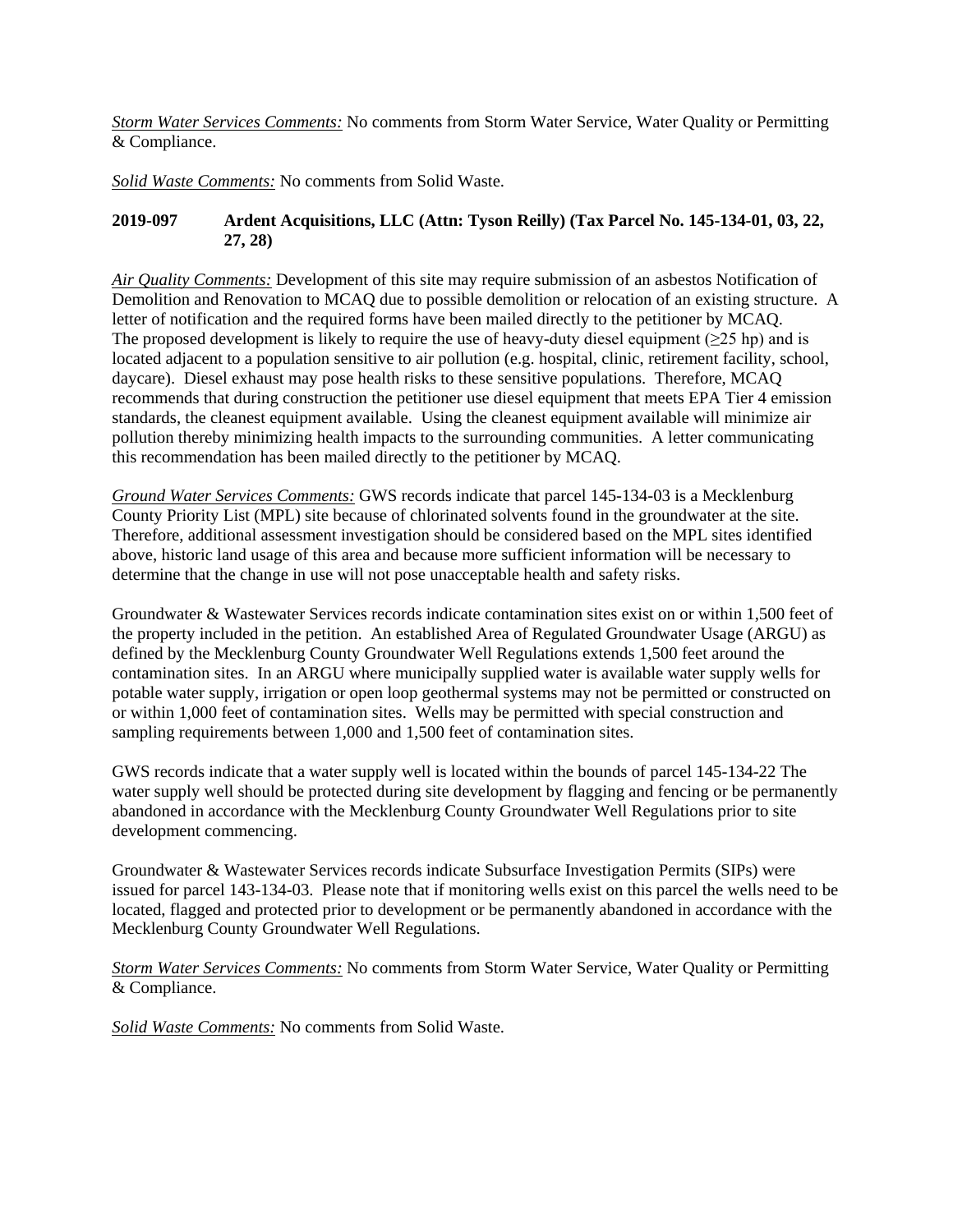#### **2019-098 Flagship Healthcare Properties, LLC (Attn: Thorn Baccich) (Tax Parcel No. 157- 016-29)**

*Air Quality Comments:* Development of this site may require submission of an asbestos Notification of Demolition and Renovation to MCAQ due to possible demolition or relocation of an existing structure. A letter of notification and the required forms have been mailed directly to the petitioner by MCAQ.

*Ground Water Services Comments:* Groundwater & Wastewater Services records indicate contamination sites exist on or within 1,500 feet of the property included in the petition. An established Area of Regulated Groundwater Usage (ARGU) as defined by the Mecklenburg County Groundwater Well Regulations extends 1,500 feet around the contamination sites. In an ARGU where municipally supplied water is available water supply wells for potable water supply, irrigation or open loop geothermal systems may not be permitted or constructed on or within 1,000 feet of contamination sites. Wells may be permitted with special construction and sampling requirements between 1,000 and 1,500 feet of contamination sites.

*Storm Water Services Comments:* A Floodplain Development permit must be obtained documenting compliance with the City of Charlotte Floodplain Regulations for all development occurring in the floodplain. In addition, staff recommend any structures proposed within the Community Special Flood Hazard Area be constructed to a Flood Protection Elevation equal to the Community Base Flood Elevation plus two (2) feet of freeboard based upon recent analyses of the future floodplains supported by the Storm Water Advisory Committee.

*Solid Waste Comments:* No comments from Solid Waste.

## **2019-099 Townes Mozer (Attn: Townes Mozer) (Tax Parcel No. 145-052-01)**

*Air Quality Comments:* Development of this site may require submission of an asbestos Notification of Demolition and Renovation to MCAQ due to possible demolition or relocation of an existing structure. A letter of notification and the required forms have been mailed directly to the petitioner by MCAQ.

*Ground Water Services Comments:* Groundwater & Wastewater Services records indicate contamination sites exist on or within 1,500 feet of the property included in the petition. An established Area of Regulated Groundwater Usage (ARGU) as defined by the Mecklenburg County Groundwater Well Regulations extends 1,500 feet around the contamination sites. In an ARGU where municipally supplied water is available water supply wells for potable water supply, irrigation or open loop geothermal systems may not be permitted or constructed on or within 1,000 feet of contamination sites. Wells may be permitted with special construction and sampling requirements between 1,000 and 1,500 feet of contamination sites.

*Storm Water Services Comments:* No comments from Storm Water Service, Water Quality or Permitting & Compliance.

*Solid Waste Comments:* No comments from Solid Waste.

## **2019-100 Pike Properties, LLC (Attn: Matt Connolly) (Tax Parcel No. 081-084-15)**

*Air Quality Comments:* Development of this site may require submission of an asbestos Notification of Demolition and Renovation to MCAQ due to possible demolition or relocation of an existing structure. A letter of notification and the required forms have been mailed directly to the petitioner by MCAQ.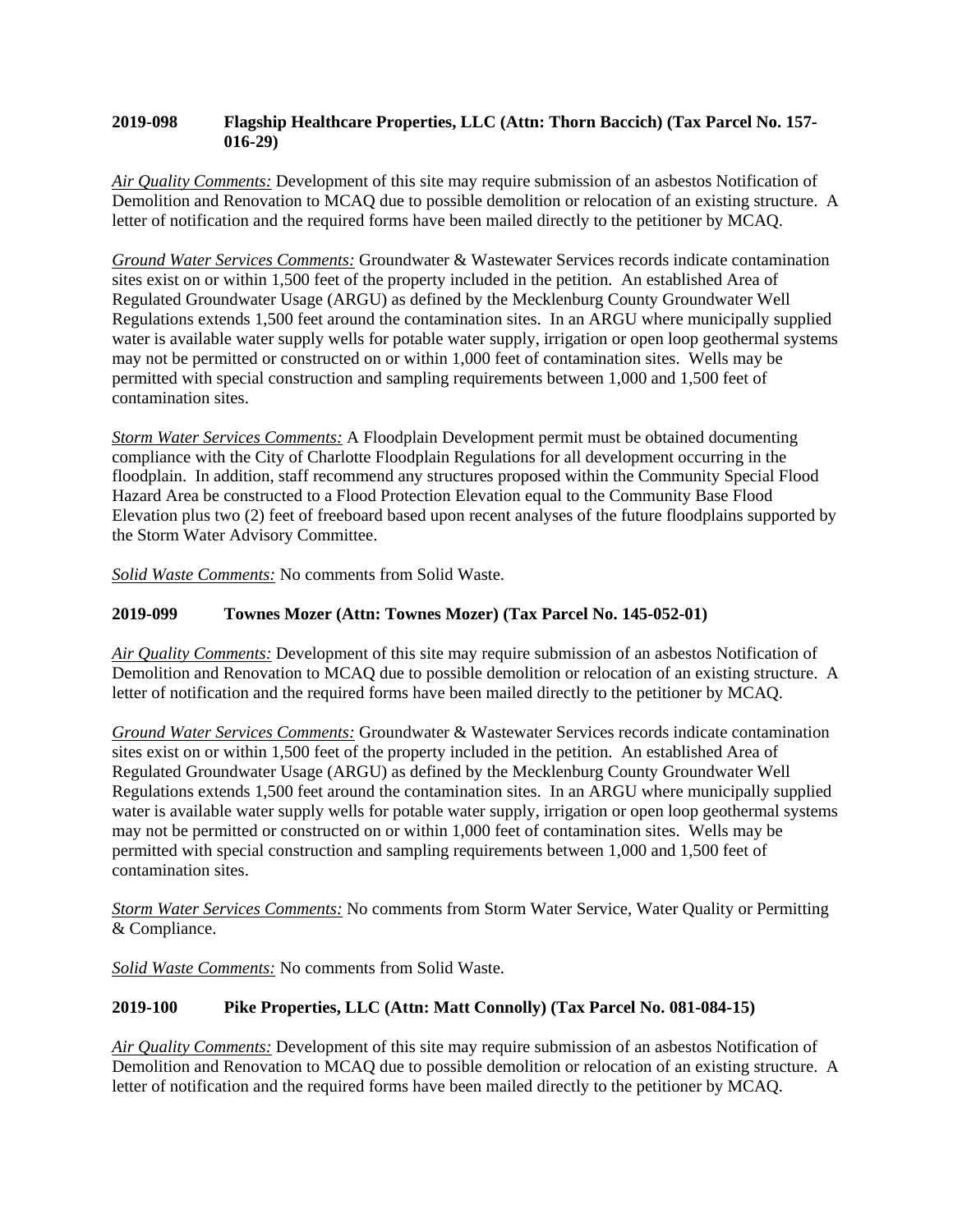*Ground Water Services Comments:* Groundwater & Wastewater Services records indicate contamination sites exist on or within 1,500 feet of the property included in the petition. An established Area of Regulated Groundwater Usage (ARGU) as defined by the Mecklenburg County Groundwater Well Regulations extends 1,500 feet around the contamination sites. In an ARGU where municipally supplied water is available water supply wells for potable water supply, irrigation or open loop geothermal systems may not be permitted or constructed on or within 1,000 feet of contamination sites. Wells may be permitted with special construction and sampling requirements between 1,000 and 1,500 feet of contamination sites.

Groundwater & Wastewater Services records indicate that a Subsurface Investigation Permit (SIP) was issued for the parcel listed on the petition. Please note that if monitoring wells exist on these parcels the wells need to be located, flagged and protected prior to development or be permanently abandoned in accordance with the Mecklenburg County Groundwater Well Regulations.

*Storm Water Services Comments:* No comments from Storm Water Service, Water Quality or Permitting & Compliance.

*Solid Waste Comments:* No comments from Solid Waste.

## **2019-101 City of Charlotte (Attn: Patrick Cerri) (Tax Parcel No. 081-115-01)**

*Air Quality Comments:* No comment on this rezoning petition.

*Ground Water Services Comments:* GWS records indicate that parcel 081-115-01 is a Mecklenburg County Priority List (MPL) site because of multiple Leaking Underground Storage Tank (LUST) incidents. According to accessible records, Land Use Restrictions were filed with the Registrar of Deeds Office on July 25, 2007 for this site in accordance with a Notice of Residual Petroleum. The Notice of Residual Petroleum can be accessed here:

[https://edocs.deq.nc.gov/WasteManagement/0/doc/1178420/Page1.aspx?searchid=a0a266a2-4210-4f1e-](https://edocs.deq.nc.gov/WasteManagement/0/doc/1178420/Page1.aspx?searchid=a0a266a2-4210-4f1e-948a-a5c376574d40)[948a-a5c376574d40](https://edocs.deq.nc.gov/WasteManagement/0/doc/1178420/Page1.aspx?searchid=a0a266a2-4210-4f1e-948a-a5c376574d40) Please note the Perpetual Land Use Restrictions portion of the Notice of Residual Petroleum below that stipulates that the property usage shall be used as industrial/commercial only:

Therefore, additional assessment investigation should be considered based on the findings above, historic land usage of this area and because more information will be necessary to determine that the change in use will not pose unacceptable health and safety risks.

Groundwater & Wastewater Services records indicate contamination sites exist on or within 1,500 feet of the property included in the petition. An established Area of Regulated Groundwater Usage (ARGU) as defined by the Mecklenburg County Groundwater Well Regulations extends 1,500 feet around the contamination sites. In an ARGU where municipally supplied water is available water supply wells for potable water supply, irrigation or open loop geothermal systems may not be permitted or constructed on or within 1,000 feet of contamination sites. Wells may be permitted with special construction and sampling requirements between 1,000 and 1,500 feet of contamination sites.

Groundwater & Wastewater Services records indicate a Subsurface Investigation Permit (SIP) was issued for the parcel listed on the petition. Please note that if monitoring wells exist on these parcels the wells need to be located, flagged and protected prior to development or be permanently abandoned in accordance with the Mecklenburg County Groundwater Well Regulations.

*Storm Water Services Comments:* No comments from Storm Water Service, Water Quality or Permitting & Compliance.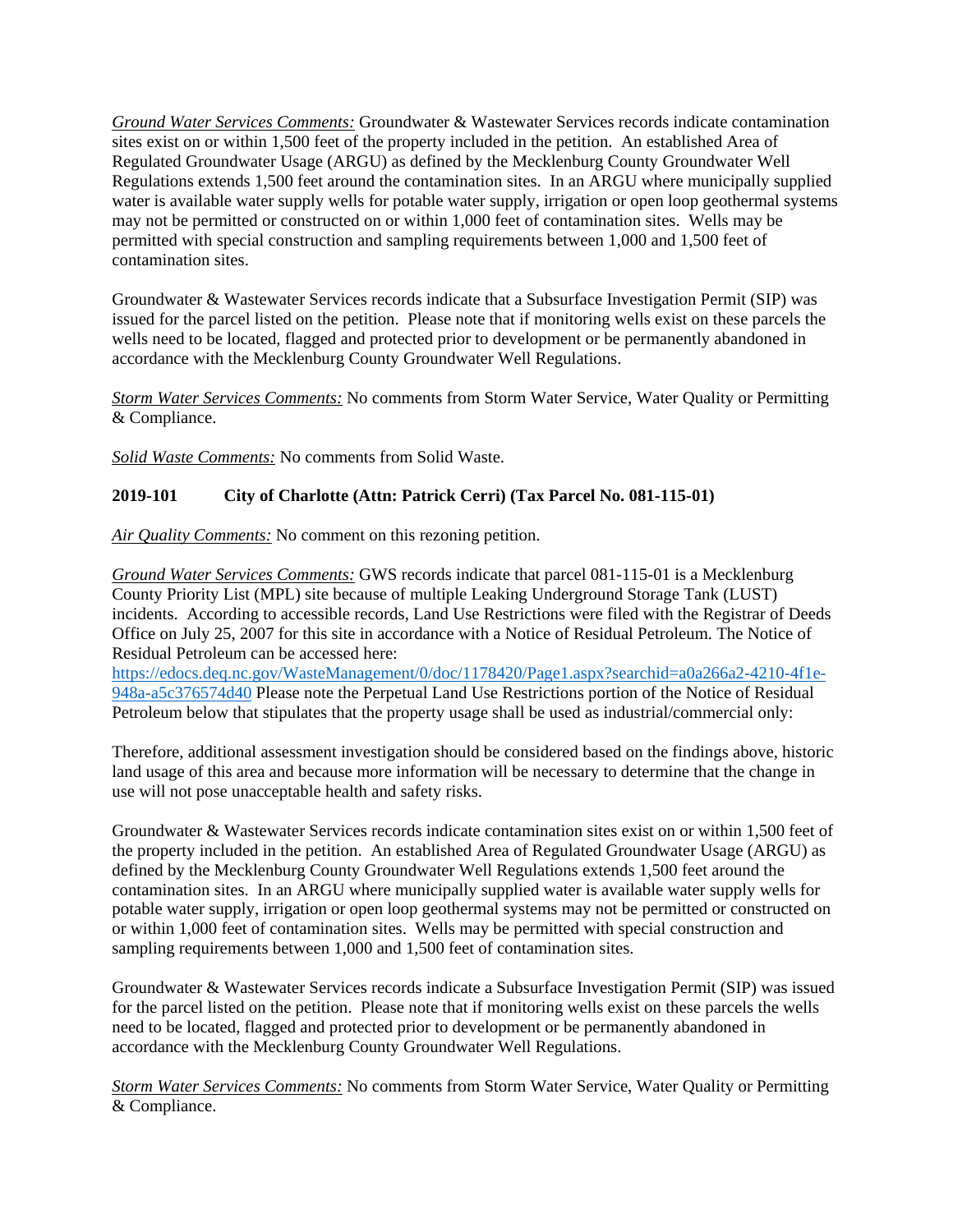*Solid Waste Comments:* No comments from Solid Waste.

#### **Administrative Amendments:**

## **2019-102 [Alan Goodwin](mailto:AGOODWIN@charlottenc.gov?subject=2019-102%20TOD%20Administrative%20Amendment) [\(Chapter 15: Transit Oriented Development Districts\)](https://charlottenc.gov/planning/Rezoning/Pages/Zoning%20Ordinance.aspx)**

*Air Quality Comments:* No comment on this amendment.

*Ground Water Services Comments:* No comments Ground Water Services.

*Storm Water Services Comments:* No comments from Storm Water Service, Water Quality or Permitting & Compliance.

*Solid Waste Comments:* No comments from Solid Waste.

#### **Rezoning Text Amendments:**

#### **2019-103 [Kevin May](mailto:Kevin.May@charlottenc.gov?subject=2019-103%20Text%20Amendment) ( Zoning Ordinance Sign Regulations)**

*Air Quality Comments:* No comments on this amendment.

*Ground Water Services Comments:* No comments Ground Water Services.

*Storm Water Services Comments:* No comments from Storm Water Service, Water Quality or Permitting & Compliance.

*Solid Waste Comments:* No comments from Solid Waste.

## **2019-104 [Pete Grisewood](mailto:Peter.Grisewood@charlottenc.gov?subject=2019-104%20Text%20Amendment) (Chapter 21 Tree Ordinance & Part 2 Zoning Ordinance)**

*Air Quality Comments:* No comment on this amendment.

*Ground Water Services Comments:* No comments Ground Water Services.

*Storm Water Services Comments:* No comments from Storm Water Service, Water Quality or Permitting & Compliance.

*Solid Waste Comments:* No comments from Solid Waste.

#### **MCAQ Scope of Review:**

Mecklenburg County Air Quality (MCAQ) has reviewed the petitions with regard to air quality regulations for stationary sources and demolition and/or renovation of structures (e.g. National Emission Standards for Hazardous Air Pollutants for asbestos). Comments may also be made regarding incompatible land uses, sources of Toxic Air Pollutants, proximity to Risk Management Plan facilities, and proximity to known nuisance conditions or sensitive populations. MCAQ has conducted the review based on information submitted by the petitioner, review of aerial photographs (as available through the Mecklenburg County Polaris system,) review of the "Air Pollution Facility Information Online" database